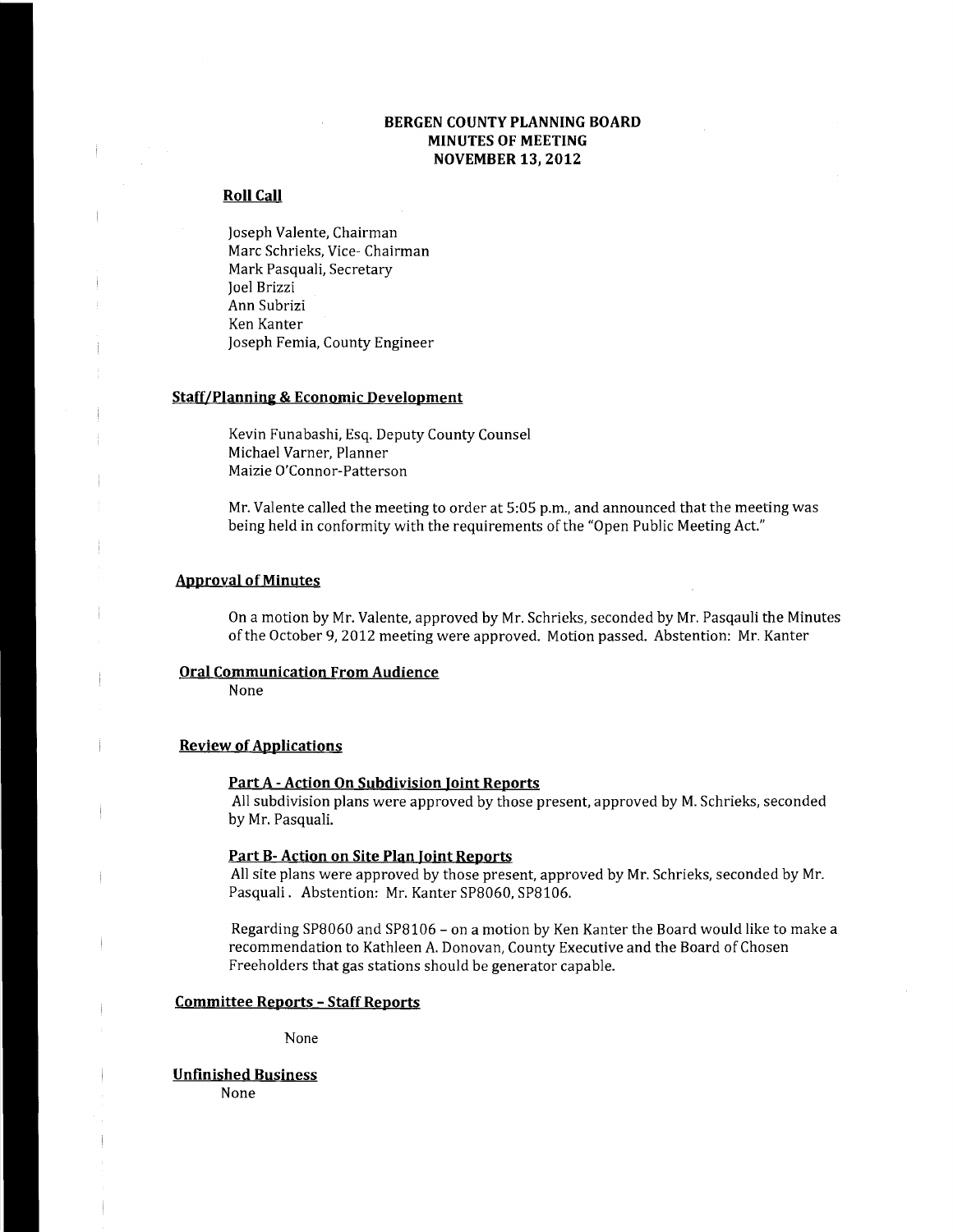## Next **Meeting Date**

December 11, 2012

# **Adjournment**

Being no further business before the Board, the meeting was adjourned at 5:20 p.m.

For further verbatim details as to the above meeting, kindly consult the tapes.

Respectfully submitted, Maizie O'Connor-Patterson, Board Recording Secretary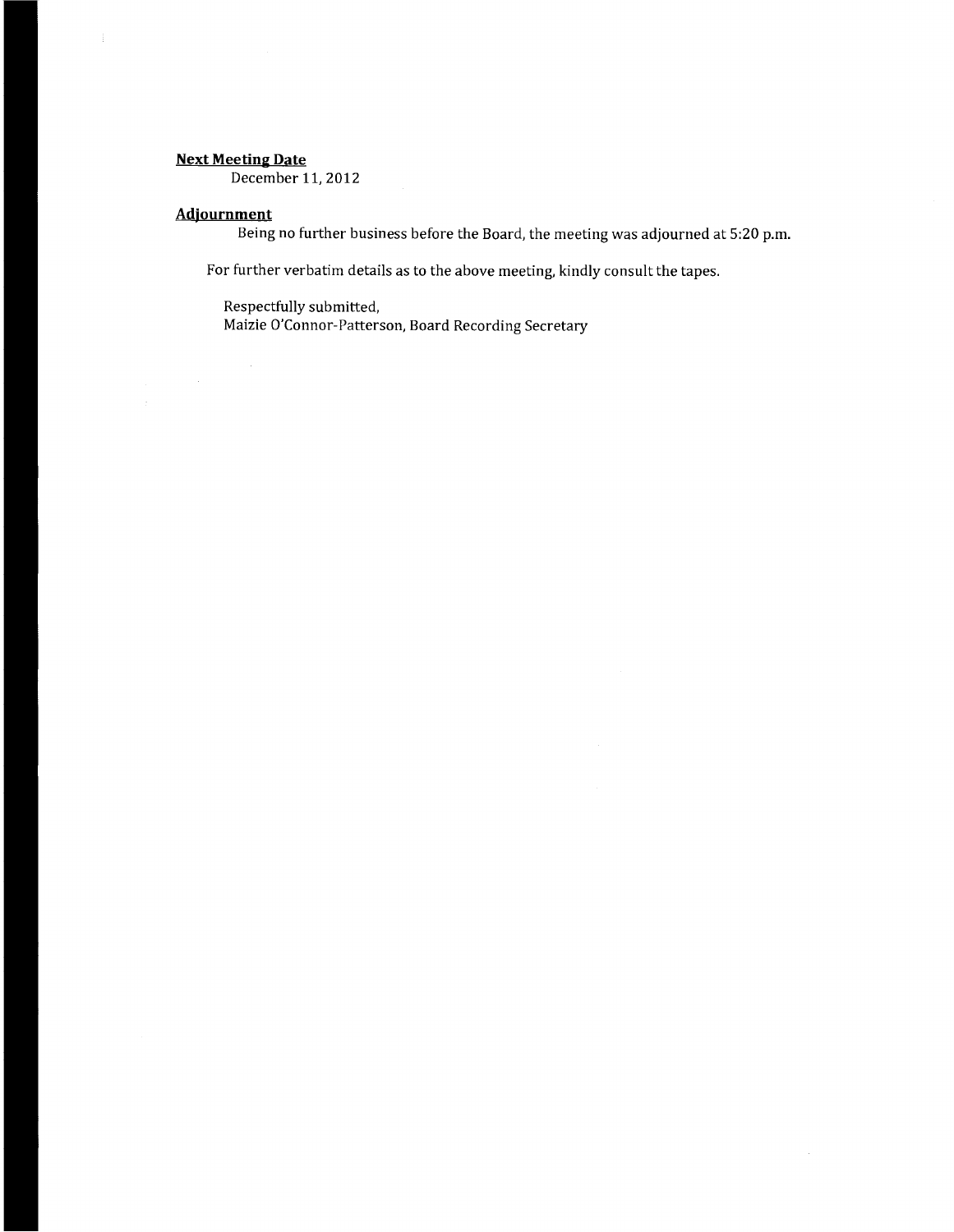# Approval of Subdivision Joint Reports ...... 11/13/2012

|       | <b>App No Application Name</b>                  | Municipality   | <b>County Road(s) Affected</b> | Block(s) | <u>Lot(s)</u> | Plot Area<br>Proposed<br><b>Acres</b><br><u>Use</u> | <u>New</u><br>DUs | New<br>Parking | New Bida New Imp.<br>SQ. FT | SQ. FT | # of<br>Lots |
|-------|-------------------------------------------------|----------------|--------------------------------|----------|---------------|-----------------------------------------------------|-------------------|----------------|-----------------------------|--------|--------------|
| 7764M | Presbyterian Church at<br><b>Franklin Lakes</b> | Franklin Lakes | Franklin Lake Road             | 2206     | 2.01          | 10 Residential                                      |                   |                |                             | 18702  | 3            |
|       |                                                 |                |                                |          |               |                                                     |                   |                | Total Joint Reports         |        |              |